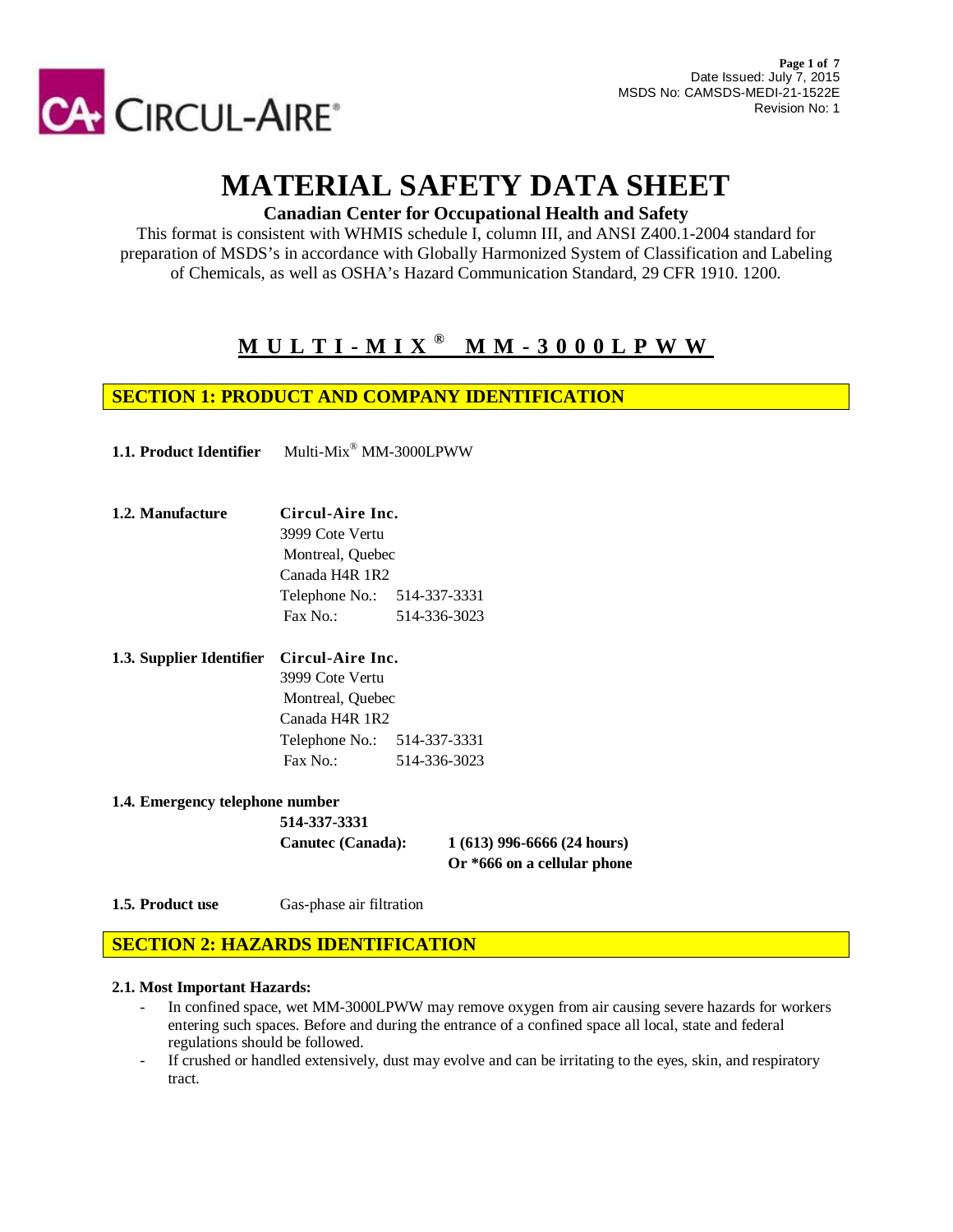#### **2.2. Regulatory status**

Canadian WHIMS classification: Not regulated

OSHA regulatory status: Not regulated

HMIS Ratings:

| Health       | $4 =$ Extreme / Severe |
|--------------|------------------------|
| Flammability | $3 = High / Series$    |
| Reactivity   | $2 = \text{Moderate}$  |
|              | $1 =$ Slight           |
|              | $0 =$ Minimum          |
|              | $W = Water$ Reactive   |
| Special      | $OX = Oxidizer$        |

GHS Classification:

Category 2B: Eye irritation

Category 3: Respiratory irritation



#### **2.3. Potential health effects**

Medical conditions aggravated by exposure: People with pre-existing skin conditions or eye problems or impaired respiratory function may be more susceptible to the potential effects of the dust.

## **SECTION 3: COMPOSITION/INFORMATION ON INGREDIENTS**

#### **Composition:**

| <b>Ingredients (Component)</b> | Approximate<br><b>Concentration</b> % wt | <b>CAS NA or UN Numbers</b> | <b>EC</b> Number |
|--------------------------------|------------------------------------------|-----------------------------|------------------|
| Activated Carbon (coal based)  | >95                                      | 7440-44-0                   | 231-153-3        |
| Dehydrogenate Oxide            |                                          | 7732-18-5                   | 231-791-2        |

## **SECTION 4: FIRST AID MEASURES**

 As a general rule, in case of doubt or if symptoms persist, always call a doctor. NEVER induce swallowing by an unconscious person

#### **4.1. Description of first aid measures**

#### **In the event of exposure by inhalation:**

Move the affected person away from the contaminated area and into fresh air. Seek medical attention for any breathing difficulty.

#### **In the event of contact with eyes:**

Wash thoroughly with soft, clean water for 15 minutes holding the eyelids open. Seek medical attention.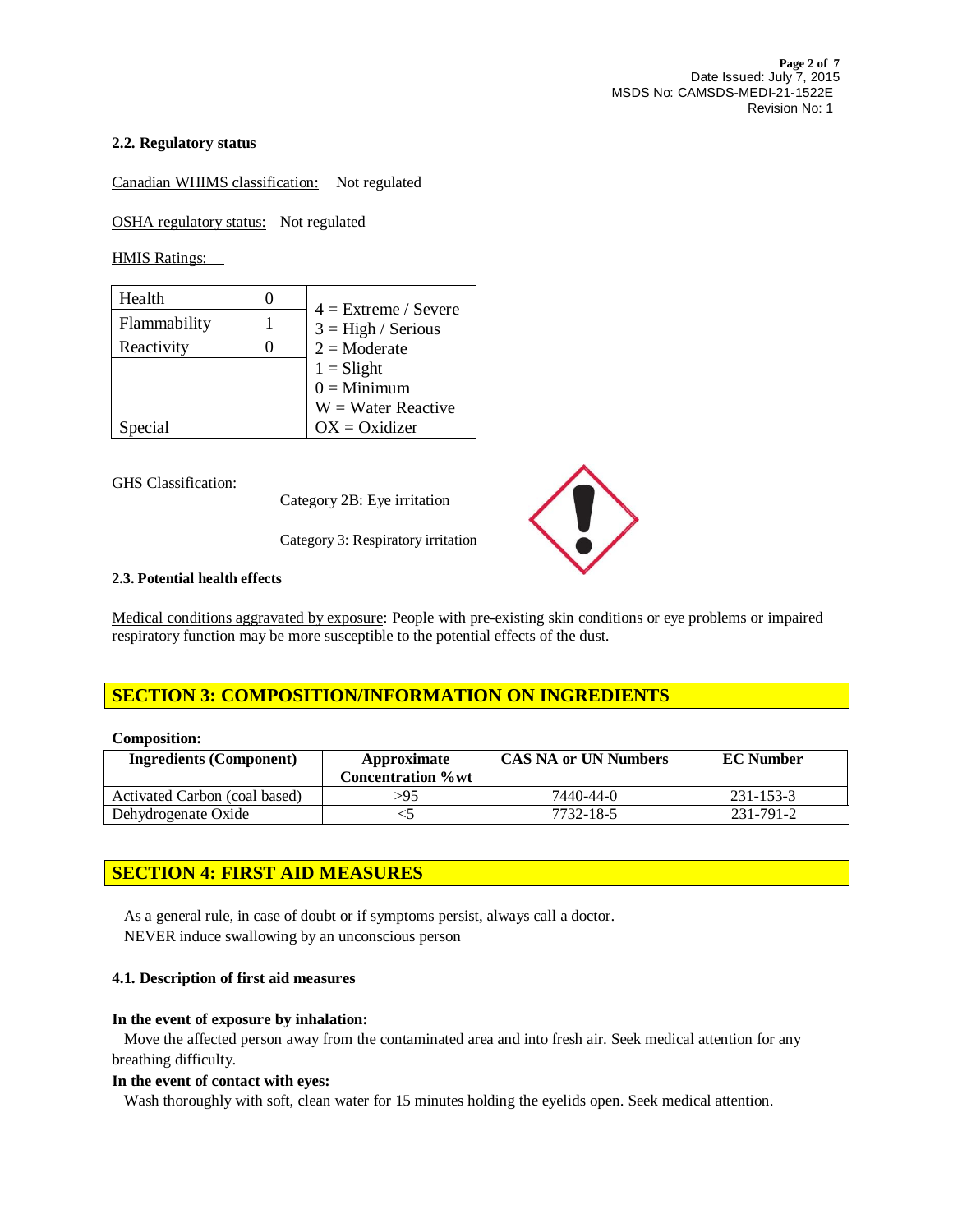#### **In the event of contact with skin:**

Watch out for any remaining product between skin and clothing, watches, shoes, etc. Rinse with plenty of water. Seek medical attention

#### **In the event of swallowing:**

Drink plenty of water. Seek medical attention, showing the label. Seek medical attention.

#### **4.2. Most important symptoms and effects, both acute and delayed**

The main symptoms and effects known are described in the label and/or in section 11.

## **SECTION 5: FIREFIGHTING MEASURES**

**5.1. Suitable methods of extinction:** Use an extinguishing media suitable for surrounding the fire.

If involved in fire, flood with plenty of water.

If possible to do safely, move smoldering MULTI-MIX® MM-3000LPWWto a non-hazardous area, preferably out of doors. Avoid stirring up dust clouds.

**Unsuitable methods of extinction:** None to our knowledge.

#### **5.2. Special hazards arising from the substance or mixture**

MULTI-MIX® MM-3000LPWWis difficult to ignite and tends to burn slowly (smolder) without producing smoke and flame.

Carbon monoxide and carbon dioxide gas may be emitted upon combustion of material.

Contact with strong oxidizer such as ozone or liquid oxygen may cause rapid combustion.

#### **5.3. Firefighting equipment**

Fire fighting personnel should wear NIOSH approved self-contained breathing apparatus for all inside fires and large outdoor fires.

#### **SECTION 6: ACCIDENTAL RELEASE MEASURES**

#### **6.1. Personal precautions, protective equipment and emergency procedures**

Consult the safety measures listed under headings 7 and 8.

Wear protective equipment, keep unnecessary personnel away, and ventilate area of spill..

#### **6.2. Environmental precautions**

The material is not water soluble. The dust and fine particles can cause a particulate emission if discharged to waterway. Dike all entrances to sewers and drains to avoid introducing the material into the waterways.

#### **6.3. Methods and material for containment and cleaning up**

 Dike all entrances to sewers and drains. Vacuum or shovel spilled material and place in closed container for disposal.

 Remove product to appropriate storage area until it can be properly disposed of in accordance with local, state and federal regulations. Avoid dust formation.

#### **6.4. Reference to other sections**

No data available.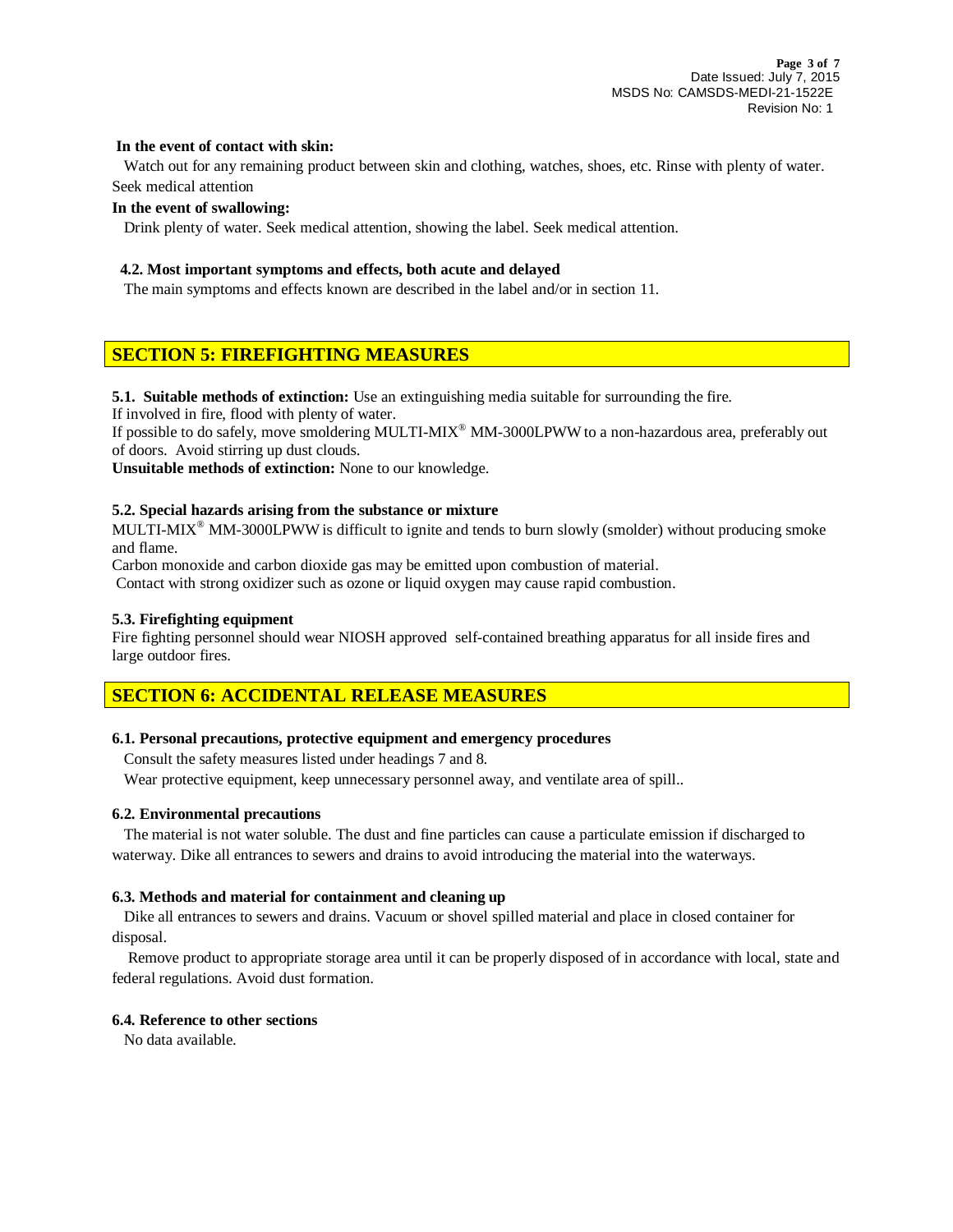## **SECTION 7: HANDLING AND STORAGE**

Requirements relation to storage premises apply to all facilities where the substance is handled.

#### **7.1. Precautions for safe handling**

7.1.1.Observing all government regulations.

- 7.1.2. Use with adequate exhaust ventilation to draw dust away from workers' breathing zones.
- 7.1.3. Prevent or minimize to dusts by using appropriate respirators, gloves and eye protection.
- 7.1.4. Wash exposed skin areas thoroughly with soap and water after handling.

#### **7.2. Conditions for safe storage**

| Storage Temperature: | Ambient. Avoid storing at high temperatures. |
|----------------------|----------------------------------------------|
| Storage Pressure:    | Atmospheric.                                 |

MULTI-MIX® MM-3000LPWWshould be stored in a closed dry container, and away from ignition source.

Product should be protected from water and exposure to contaminated air; otherwise the product may be rendered useless.

#### **Not suitable Package Materials:**

Porous materials allowing contact with water, air, and contaminants contained therein.

#### **Packaging**

Always keep in packaging made of an identical material to the original.

## **SECTION 8: EXPOSURE CONTROLS/PERSONAL PROTECTION**

#### **8.1. Exposure limits**

| <b>Component</b>    | PEL<br>лси         | $\alpha$ $\alpha$ the theory $\alpha$ | <b>Others</b> |
|---------------------|--------------------|---------------------------------------|---------------|
| ∶arbon<br>Activated | Date not available | Date not available                    |               |

#### **8.2. Exposure Guidelines**

Wet MULTI-MIX<sup>®</sup> MM-3000LPWW removes oxygen from air causing a severe hazard to workers inside MULTI-MIX® MM-3000LPWWvessels and enclosed or confined spaces. Before entering such an area, sample the air to assure sufficient oxygen supply. Use work procedures for low oxygen levels, observing all local, state (province) and federal regulations.

#### **8.3. Exposure controls**

 Use local exhaust ventilation to control emissions near the source. Ventilation systems should be sized and configured to prevent exceeding recommended or regulated exposure limits. Handle in a well-ventilated area.

 If risk of overexposure exists, wear an approved respirator. Provide adequate ventilation in warehouse or closed storage area.

#### **8.4. Personal protection measures, such as personal protective equipment**

Use of NOISH approved particulate filter is recommended if dust is generated in handling. The usual

precautionary measures for handling chemicals should be followed.

8.4.1. Eye protection: Safety glasses or goggles with side shields;

8.4.2. Skin protection: Rubber or plastic gloves and wear appropriate dust resistant clothing, full covers arms and legs.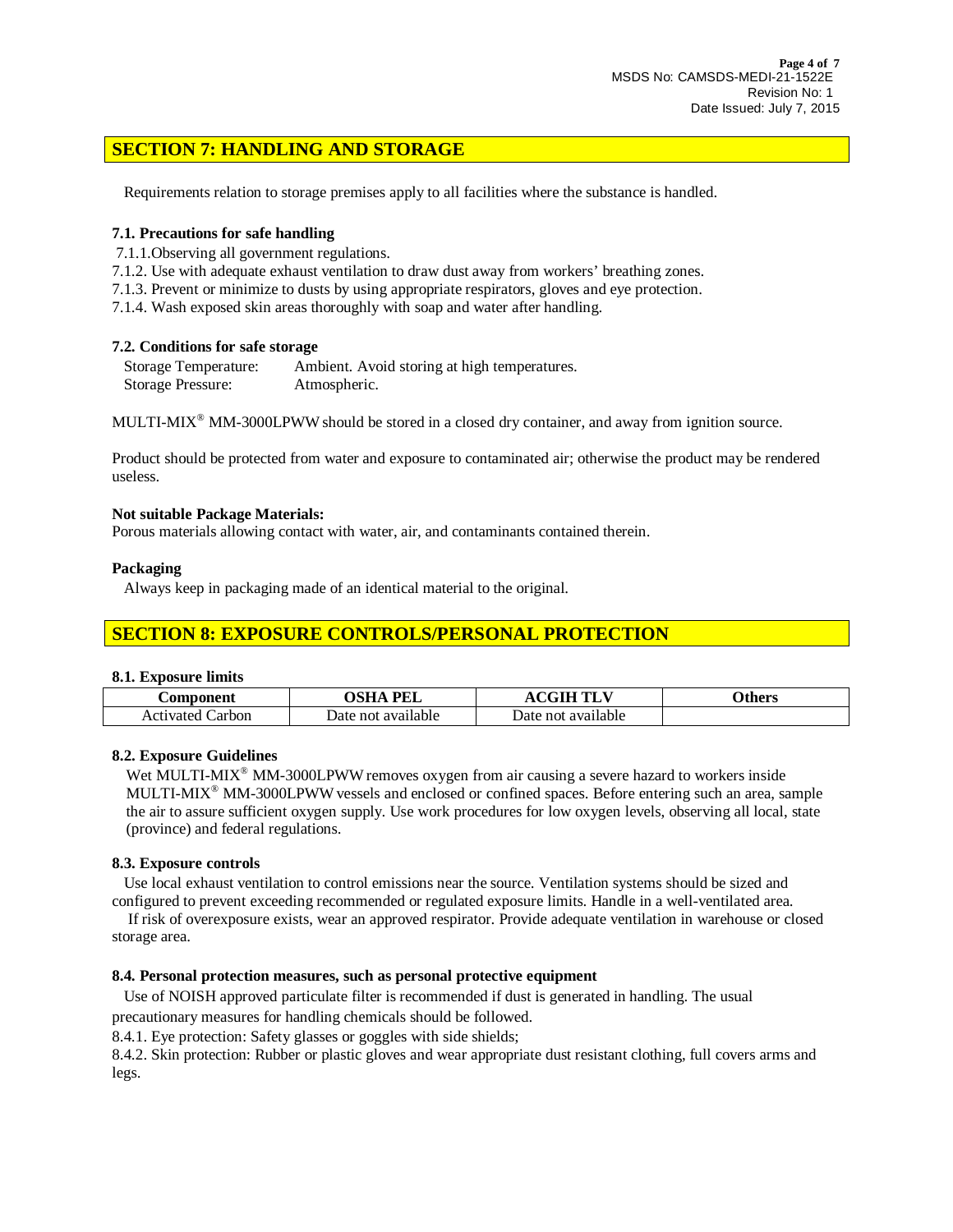8.4.3. Respiratory protection: NOISH approved dust mask

8.4.4. General hygiene considerations: Never eat, drink or smoke during use. Remove and wash contaminated clothing before re-using. Ensure that there is adequate ventilation, especially in confined areas.

## **SECTION 9: PHYSICAL AND CHEMICAL PROPERTIES**

#### **9.1. Information on basic physical and chemical properties**

| <b>Physical state</b>         | Solid granules | Color                        | <b>Black</b>                      |
|-------------------------------|----------------|------------------------------|-----------------------------------|
| Odor                          | None           | Odor threshold               | None                              |
| pH                            | Not applicable | <b>Specify Gravity</b>       | Packed density $0.43 - 0.47$ g/cc |
| Vapor pressure (mm)           | Not applicable | <b>Vapor Density (Air=1)</b> | Not applicable                    |
| <b>Evaporation Rate</b>       | Not applicable |                              |                                   |
| Boiling point $(^{\circ}C)$   | Not applicable | Freezing Point $(^{\circ}C)$ | Not applicable                    |
| <b>Coefficient of Water /</b> | Not applicable | Flash point $(^{\circ}C)$    | Not applicable                    |
| oil Distribution              |                |                              |                                   |
| <b>Upper explosion limit</b>  | Not applicable | Lower explosion limit        | Not applicable                    |
| $(\%$ by volume)              |                | $(\%$ by volume)             |                                   |
| <b>Explosive power</b>        | Not applicable | <b>Sensitivity to static</b> | Not applicable                    |
|                               |                | discharge                    |                                   |

#### **9.2. Other information**

Ignition Temperature >220°C

## **SECTION 10: STABILITY AND REACTIVITY**

#### **10.1. Stability**

Stable under the specified conditions of storage, shipment and use.

#### **10.2. Condition to avoid**

Avoid storing at high temperature or ignition sources..

#### **10.3. Incompatibility to Other Substance**

Contact with strong oxidizers may result in rapid combustion.

#### **10.4. Hazardous decomposition products**

Carbon monoxide and carbon dioxide gas may be generated during combustion of this material.

#### **10.5. Reactivity and under what conditions:**

High concentration of organic chemicals in air will cause temperature rise due to heat of adsorption. At very high concentration levels this may result in a thermal excursion, referred to as a bed fire. High concentrations of Ketones and Aldehydes cause a bed temperature rise due to adsorption and oxidation.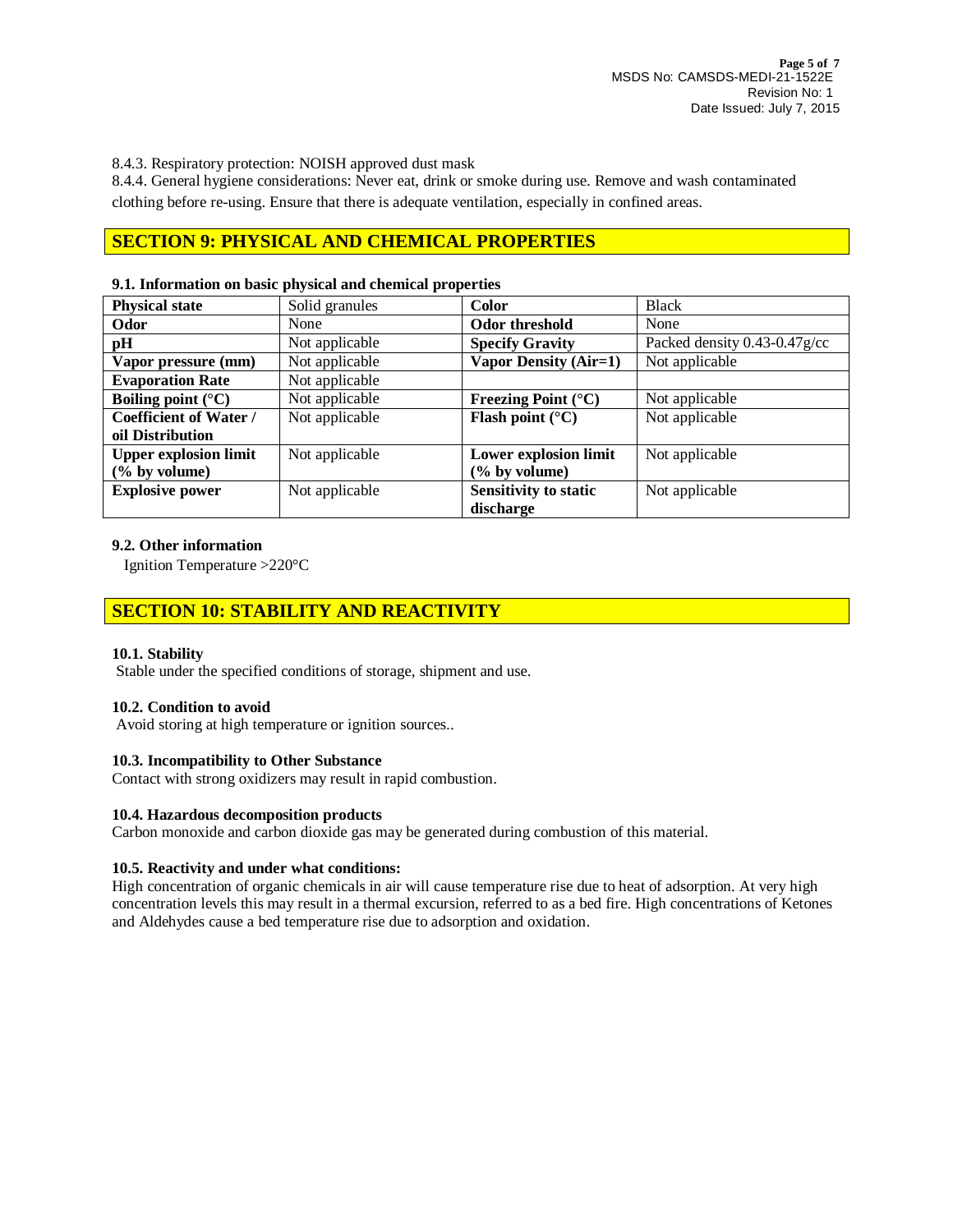## **SECTION 11: TOXICOLOGICAL INFORMATION**

This material is non-toxic in its original state.

#### **11.1. Effects of acute exposure to products**

Toxicological studies: LD<sub>50</sub> on finished product (Specify species and route): Not determined  $LC_{50}$  on finished product (Specify species and route): Not determined

#### **11.2. Effects of chronic exposure to products:** Not determined

**Irritation:** Dust may cause mild irritation to skin or eyes, possibly reddening.

**Mutagenicity:** Not determined on this finished product

**Carcinogenicity:** Not determined on this finished product

**Reproductive toxicant:** Not determined on this finished product

**Specific target organ systemic toxicity – single exposure:** Not determined on this finished product **Specific organ systemic toxicity – repeated exposure:** Not determined on this finished product

## **SECTION 12. ECOLOGICAL INFORMATION**

This material, in its original state, is not harmful to the environment.

## **SECTION 13. DISPOSAL CONSIDERATIONS**

Vacuum or shovel material into a closed container. Storage and disposal should be in accordance with applicable local, state (or province) and federal laws and regulations.

Activated carbon is as adsorbent media; hazard classification is generally determined by the adsorbed material that carbon picked up. Consult with the US EPA Guideline listed in 40CFR Part 261.3 or Canadian Council of Ministers of the Environment's "National Guidelines For Hazardous Waste Landfills" for the classifications of hazardous waste prior to disposal.

## **SECTION 14. TRANSPORTATION INFORMATION**

#### **LAND**

DOT Regulations: UN/NA Identification Number: None on finished product UN-Proper Shipping Name: Not Regulated Transport Hazard Class: None on finished product Packing Group: None on finished product Marine Pollutant: None on finished product

#### **WATER**

IMO/IMDG: UN/NA Identification Number: None on finished product UN-Proper Shipping Name: Not Regulated Transport Hazard Class: None on finished product Marine Pollutant: None on finished product